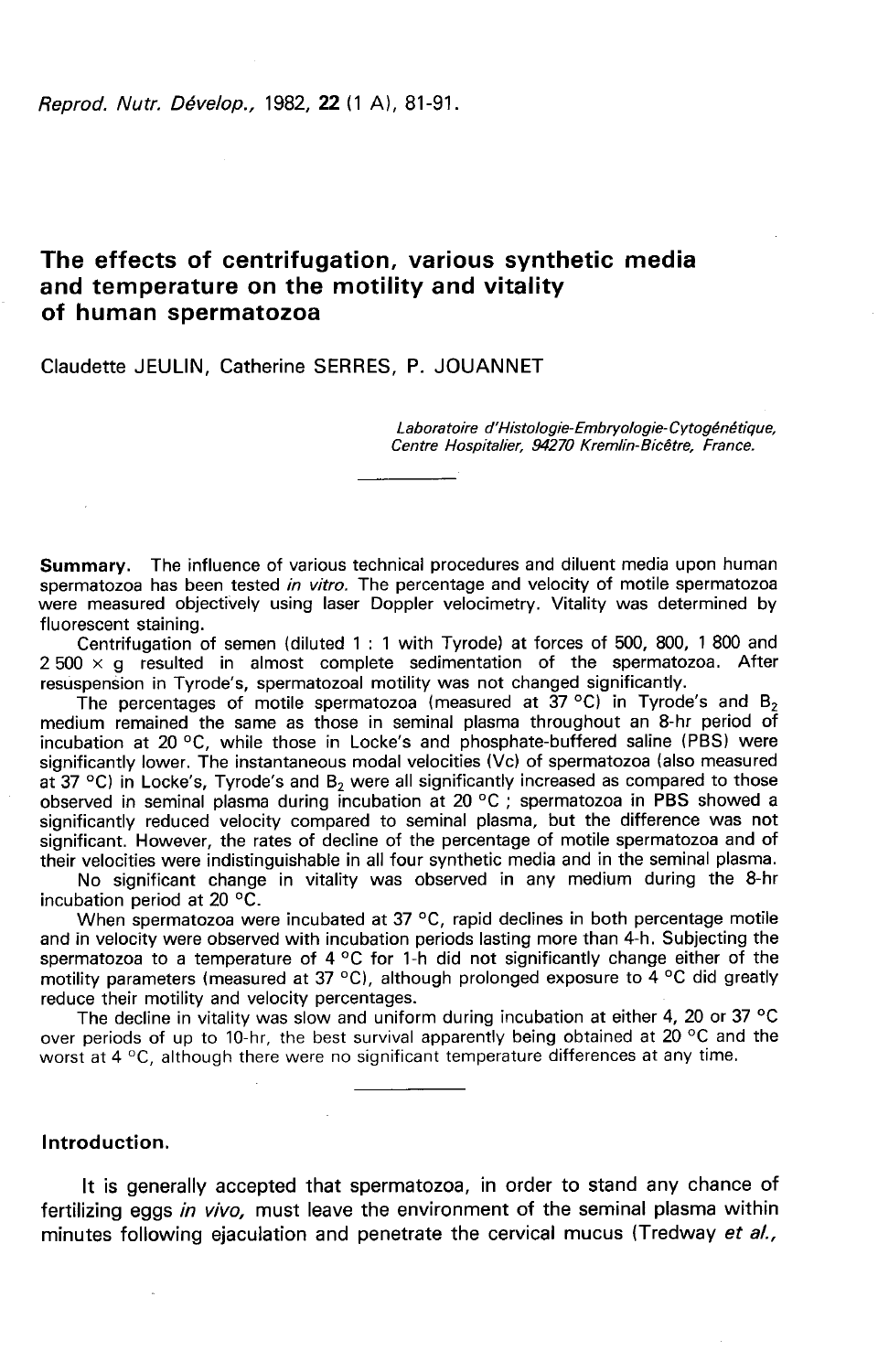1975). Consequently, in vitro tests designed to evaluate sperm function cannot purport to have any physiological significance if they concern simply ejaculated spermatozoa in seminal plasma. *In vitro* fertilization systems all use defined synthetic media which not only permit the survival and development of eggs but also the survival and capacitation of spermatozoa (Yanagimachi et al., 1976; Lopata et al., 1978; Overstreet et al., 1980). Indeed, the presence of seminal plasma in an in vitro system is known to inhibit sperm fertilizing ability (Kanvar et  $al.$ , 1979). Seminal plasma is a complex, multiglandular secretion ; its incompletely known composition may vary both between and within individuals. Therefore, seminal plasma is not a good standard medium for testing the influence of any exogenous factors on spermatozoal motility and/or metabolism. Clearly, there is a need to evaluate the various synthetic media and to determine their effects upon the survival and physiology of spermatozoa. In addition to selecting the optimal media for carrying out such procedures as in vitro longevity testing or as sperm recovery, from men with retrograde ejaculation, for subsequent artificial insemination (Al), dilution, centrifugation and influence of incubation temperature must also be evaluated for their effects upon sperm motility, vitality and morphology.

Many such studies have been carried out in several species (bull: Bredderman and Foote, 1971 ; man : Harvey, 1960 ; Freund and Wiederman, 1966 ; Peterson and Freund, 1969), and while modifications in sperm parameters were often noted, precise quantification was often impossible due to the subjectivity of the techniques used. This is particularly true of measurements of sperm motility. The present study was designed to determine the influence of centrifugation and variations in the temperature and medium used for incubation upon the vitality and the objectively-determined motility of ejaculated human spermatozoa.

### Material and methods.

Fifteen semen samples whose parameters all fell well within the normal ranges described by Eliasson, 1977, were obtained from volunteers (table 1). After liquefaction (60 min) the following parameters were measured for each sample.

|  |  | "ABL | т |  |  |
|--|--|------|---|--|--|
|--|--|------|---|--|--|

| Experiment                                | Spermatozoal<br>concentration<br>$(10^6$ / ml)                                                                                                                       | Percentage<br>of the contract of the contract of the contract of the contract of the contract of the contract of the contract of the contract of the contract of the contract o<br>motile forms | Characteristic<br>velocity<br>$\mu m s^{-1}$ | Percentage<br>of vital forms | Viscosity<br>(cp)                         | Percentage<br>of<br>normal forms              |  |
|-------------------------------------------|----------------------------------------------------------------------------------------------------------------------------------------------------------------------|-------------------------------------------------------------------------------------------------------------------------------------------------------------------------------------------------|----------------------------------------------|------------------------------|-------------------------------------------|-----------------------------------------------|--|
| N° I<br>$N^{\circ}$ II<br>$N^{\circ}$ III | $126.1 + 45.3$ 77.2 + 11.7 59.4 $\pm$ 9.8 78.3 $\pm$ 10.1<br>$109.6 + 48.4$ 71.4 + 21.6 64.0 + 12.6 76.9 + 13.1<br>$158.0 + 105.2$ 75.2 + 16.8 69.2 + 12 79.0 + 10.2 |                                                                                                                                                                                                 |                                              |                              | $4.6 + 1.3$<br>$4.5 + 3.7$<br>$4.5 + 2.1$ | $55.0 + 17.5$<br>$61.2 + 9.6$<br>$60.6 + 9.2$ |  |

Semen sample parameters

Mean values  $(+ SD)$  of the various parameters of the groups of 5 ejaculates used in each of the 3 experiments.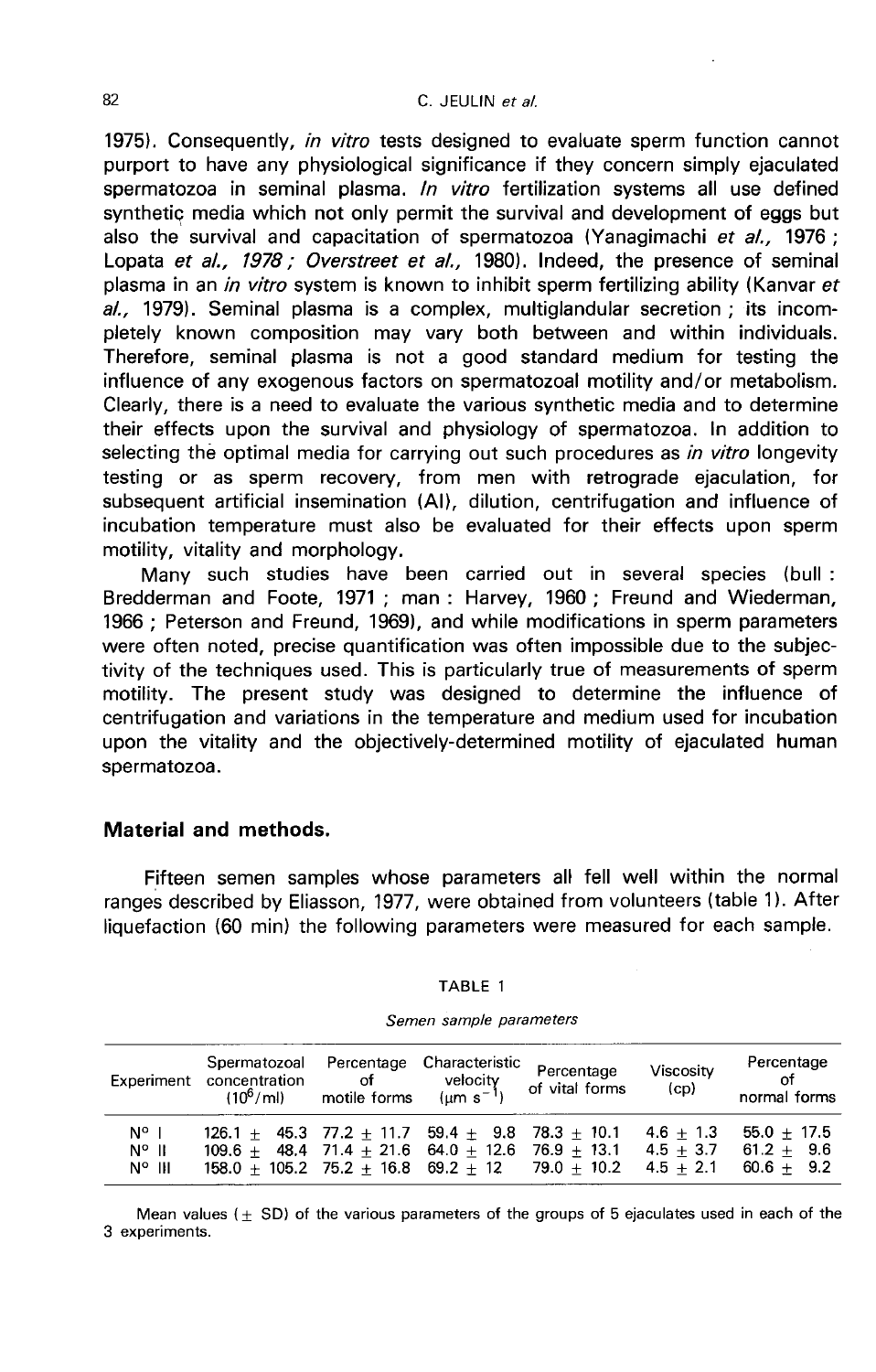1) The sperm count was carried out with an hemocytometer. A minimum of 400 spermatozoa were counted for each sample (Laplanche, 1978).

2) The percentage of vital cells (vitality) was measured by scoring 200 spermatozoa stained with Acridine Orange and Ethidium Bromide (Festenstein et al., 1978) : 50  $\mu$ l of semen were mixed with 10  $\mu$ l of Acridine Orange (0.25 g/ml) and 50  $\mu$ l of Ethidium Bromide (4.5  $\mu$ g/ml). The observation was made immediately after staining using a fluorescence microscope (Epi illumination, Ploemorthoplan Leitz, Hb0 200 W lamp, BG12 excitation filter, 530 nm blocking filter). This technique permits an easy distinction between vital (green) and presumably dead (red) spermatozoa.

3) Viscosity was evaluated by measuring the time necessary for 1 ml of semen to run out a calibrated capillary tube in comparison with oils of known viscosity (Allouch, 1980).

4) Sperm motility was measured objectively at 37 °C using a method based upon laser Doppler velocimetry (LDV : Dubois et al., 1975). Parameters considered were the percentage of motile cells and the mode of instantaneous velocity distribution, the « characteristic velocity » (Vc).

5) Morphology was evaluated according to the classification of David et al. 1975).

Four synthetic media were investigated : phosphate-buffered saline (PBS), Locke's solution, Tyrode's solution and B<sub>2</sub> medium (Ménézo, 1979, INRA : API system). The compositions of the media are given in table 2. Five semen samples were used for each of the three experiments (see below) ; their mean parameters are given in table 1.

|                                                                 | <b>PBS</b> | Locke's S. | Tyrode's S. | $B2$ (INRA)'s S. |
|-----------------------------------------------------------------|------------|------------|-------------|------------------|
| $NaCL$ (mM) $\ldots \ldots \ldots \ldots$                       | 145        | 145        | 137         | 90               |
| Na H <sub>2</sub> PO <sub>4</sub> , 2 H <sub>2</sub> O (mM)     | 1.9        |            | 0.3         |                  |
| Na <sub>2</sub> , $\text{HPO}_4$ , 12 $\text{H}_2\text{O}$ (mM) | 8.1        |            |             | 0.4              |
| Kel $(mM)$                                                      |            | 5.6        | 2.7         | 11               |
| Na $HCO3$ (mM) $\ldots \ldots \ldots$                           |            | 2.3        | 12          | 29.7             |
| Ca Cl <sub>2</sub> , 2 H <sub>2</sub> O (mM)                    |            | 1.7        | 1.4         |                  |
| Glucose $(mM)$                                                  |            | 14         | 5.5         | 7.0              |
| Mg Cl <sub>2</sub> , 6 H <sub>2</sub> O (mM)                    |            |            | 0.5         |                  |
| $Mg SOa, 7 H2O (mM) $                                           |            |            |             | 0.8              |
| KH <sub>2</sub> PO <sub>4</sub> (mM) $\ldots \ldots \ldots$     |            |            |             | 0.4              |
| Sodium acetate (mg/100 ml)                                      |            |            |             | 5                |
| Calcium lactate (mg/100 ml)                                     |            |            |             | 50               |
| Sodium pyruvate (mg/100 ml)                                     |            |            |             | 25               |
| $BSA$ (mg/100 ml)                                               |            |            |             | 1 000            |
| Vitamin C (mg/100 ml) $\dots$                                   |            |            |             |                  |
| Tween 80 (mg/100 ml) $\dots$                                    |            |            |             | 5<br>5           |
| Cholesterol $(mg/100 \text{ ml})$                               |            |            |             | 12.5             |
| Penicillin (U)                                                  |            |            |             | 2 500            |
| Streptomycin (mg/100 ml).                                       |            |            |             | 4                |
| Amino-acids (23) mg/100 ml)                                     |            |            |             | 134.8            |
| Osmolarity mosm/kg                                              | 290        | 300        | 295         | 310              |

TABLE 2

Composition of the various media ( $pH = 7.5$ )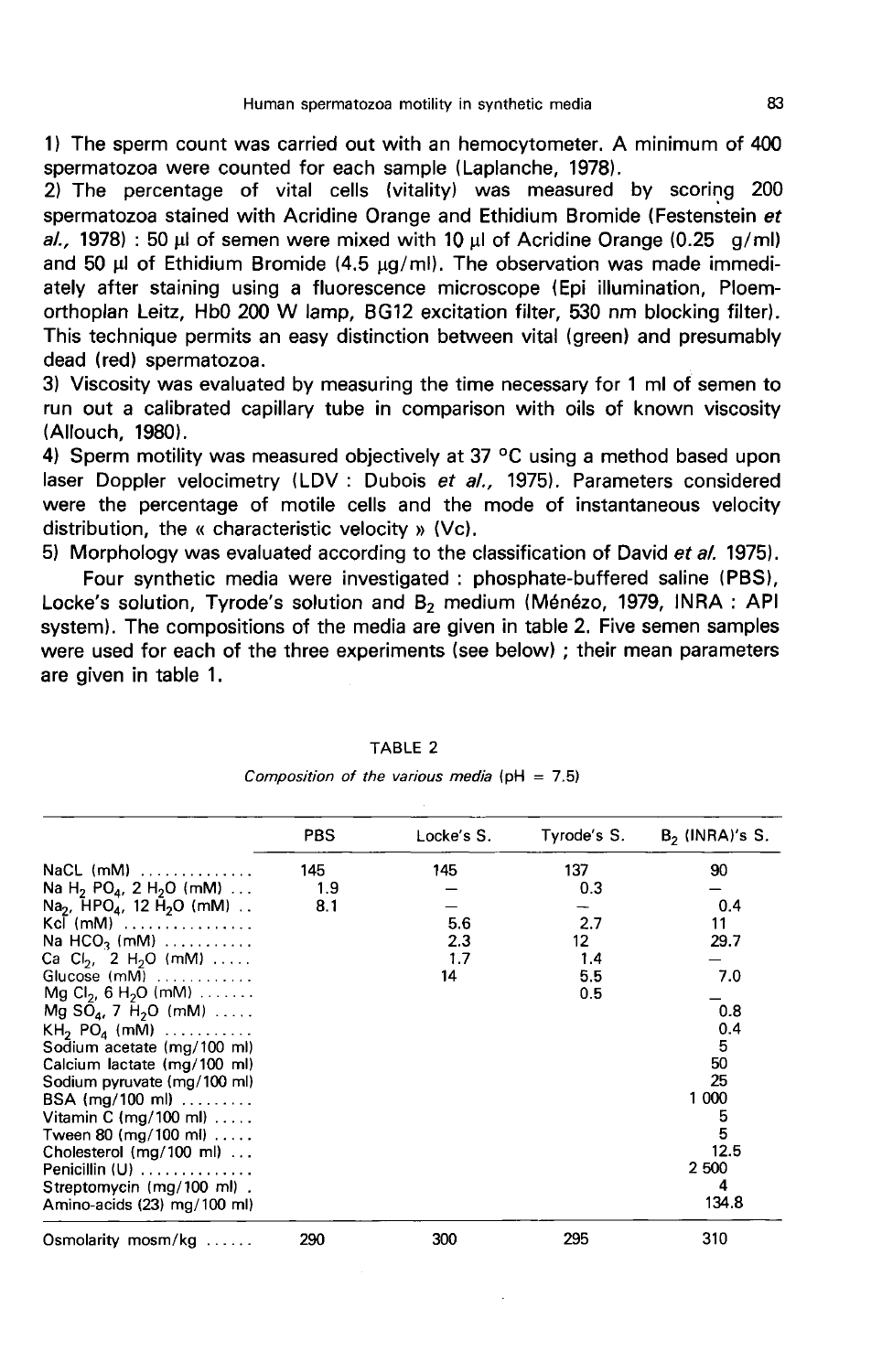Experiment  $N^{\circ}$  1 : The effect of centrifugal forces.  $-$  Each of the 5 semen samples was diluted 1 : 1 with Tyrode's solution then divided into four I-ml aliquots. Each aliquot was centrifuged at room temperature for 10 min at either 500, 800, 1 500 or 2 500  $\times$  g. The number of spermatozoa remaining in the supernatant was counted. Pellets were resuspended in 1 ml of fresh Tyrode's solution by gentle pipetting and vortex mixing. The percentage of motile spermatozoa, the characteristic velocity and the percentage of morphologically normal spermatozoa were measured in each sample before and after centrifugation.

Experiment  $N^{\circ}$  2 : The influence of media on motility and vitality as a function of  $time. -$  Each of the 5 ejaculates was divided into five equal parts : one was retained as a control while the other 4 were each diluted 1 : 1 with one of the 4 media under test. After a 10 min centrifugation (800  $\times$  g) the supernatants were discarded and the pellets resuspended in the initial volume of fresh medium. All samples were kept at room temperature for 8 hrs. Motility and vitality parameters were measured after 2, 4, 6 and 8 hrs and expressed as a proportion of the initial value in seminal plasma.

Experiment  $N^{\circ}$  3 : Influence of temperature on spermatozoon survival.  $-$  After 1 : 1 dilution of each, of the 5 semen samples with  $B_2$  medium, the sample was centrifuged at 800  $\times$  g for 10 min. Supernatants were discarded and the pellets resuspended in B<sub>2</sub> by gentle pipetting and vortex mixing. Each sperm suspension was divided into 6 parts : Fractions I and II (0.5 ml each) were kept at 37 °C and 20 °C, respectively ; Fractions III to VI (0.1 ml each) were maintained at 4 °C for 1, 4, 7 and 10 hrs, respectively ; each fraction was returned to room temperature 10 min before measurements were taken.

Statistical analysis. - Results of experiment  $N^{\circ}$  1 were analysed with Student's t-test. The results of experiment  $N^{\circ}$  2, giving the ratios of values measured after different times of incubation in synthetic media and at initial times in seminal plasma, were analysed with a linearity and a parallelism test (covariance analysis), analysis of variance and Student's t-test. Results of experiments  $N^{\circ}$  3 were analysed with an analysis of variance and Student's t-test.

### Results.

Experiment  $N^{\circ}$  1 (table 3). - Centrifugation of human spermatozoa at 500, 800, 1 800 or 2 500  $\times$  g did not significantly reduce the percentage of motile spermatozoa. The characteristic velocity (Vc) was not modified except at 2 500  $\times$  g when a weakly significant ( $P < 0.05$ ) decrease was observed. There was also a small decrease in the percentage of vital spermatozoa after centrifugation at 500 and 800  $\times$  g. Almost all the spermatozoa ( $\geq$  98 p. 100) were located in the pellet, and the proportion of spermatozoa remaining in the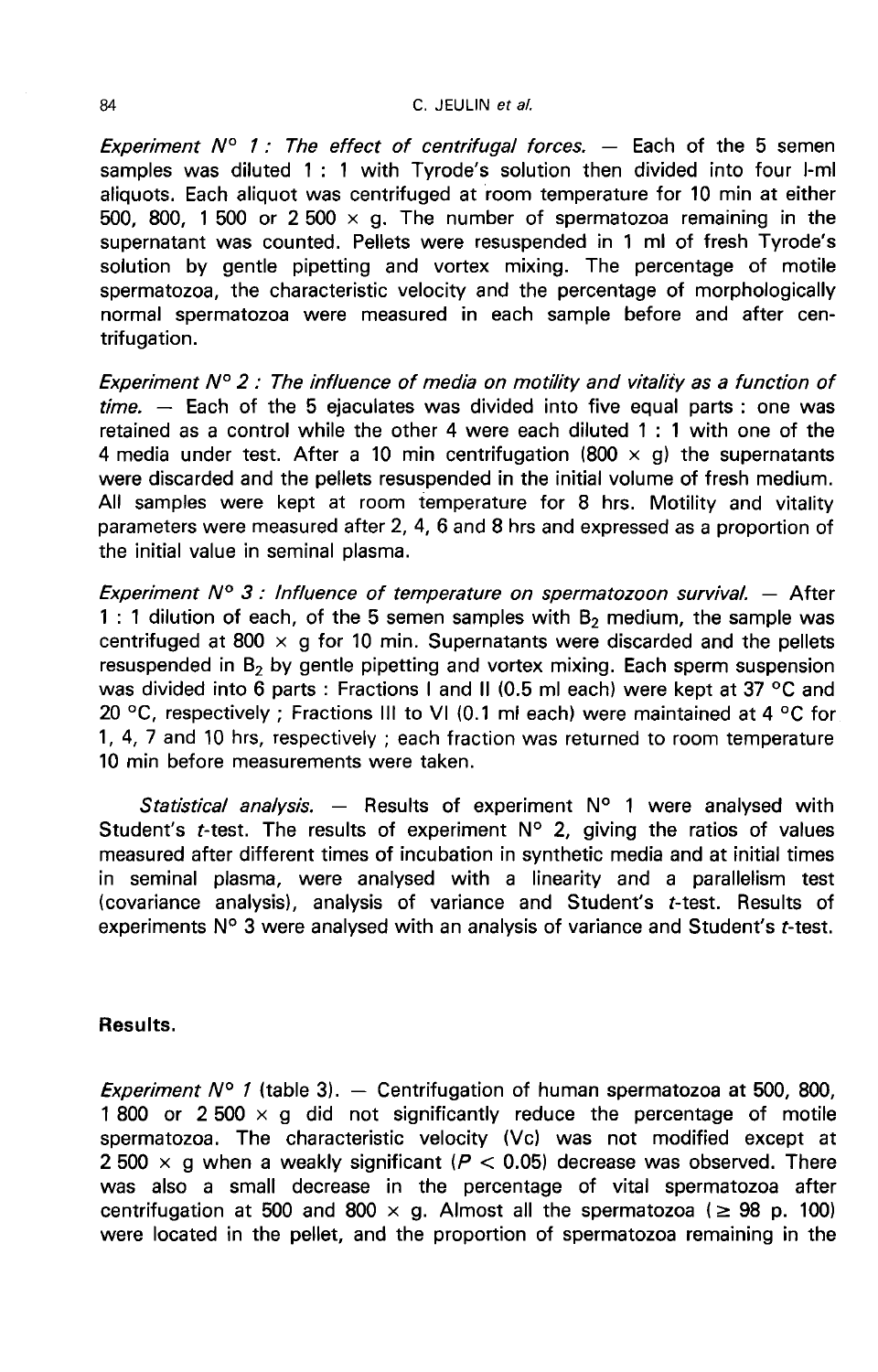supernatant decreased with increasing centrifugal force. No significant modifications in the percentage of morphologically normal forms were observed.

### TABLE 3

|  |  |  |  |  | Effect of gravitation force on the percentage of motile, vital and morphologically normal forms |  |
|--|--|--|--|--|-------------------------------------------------------------------------------------------------|--|
|  |  |  |  |  | of human spermatozoa and their Vc (Values $=$ mean $+$ SE)                                      |  |

| 2500 g                                                                                                  |  |
|---------------------------------------------------------------------------------------------------------|--|
|                                                                                                         |  |
|                                                                                                         |  |
| $0.91 \pm 0.19$<br>ΝS                                                                                   |  |
| $0.80 \pm 0.17$<br>p < 0.05                                                                             |  |
| $0.90 \pm 0.11$<br>NS.                                                                                  |  |
| $2.3 \times 10^6 \pm 0.9$ $0.9 \times 10^6 \pm 0.5$ $0.4 \times 10^6 \pm 0.3$ $0.2 \times 10^6 \pm 0.1$ |  |
| 0.90                                                                                                    |  |
|                                                                                                         |  |
|                                                                                                         |  |

Experiment  $N^{\circ}2$ : First step: dilution. - When human semen samples were diluted in Locke's, Tyrode's or  $B_2$  there was no significant modification of the percentage of motile spermatozoa. In PBS, there was a 17 p. 100 relative diminution of motile spermatozoa ( $P < 0.02$ ). The increase in Vc was significant ( $P < 0.001$ ) in all four synthetic media, being greater in Locke's (37 p. 100) and Tyrode's  $(35 p. 100)$ ; than in B<sub>2</sub> and PBS  $(27 p. 100)$ .

Second step : Incubation in media.  $-$  There were significant decreases in the percentage of motile spermatozoa with time (fig. 1a) in seminal plasma and in the four tested media. The decreases were linear over the 8-hour period of incubation in all cases ( $P > 0.05$ ) and the graphs were parallel ( $P > 0.05$ ). This evolution of motility was identical in seminal plasma, Tyrode's and  $B<sub>2</sub>$ ; but in PBS and Locke's the percentages of motile spermatozoa were significantly lower ( $P < 0.01$ ) after all periods of incubation. There were decreases in Vc with time (fig. 1b) ; the evolution of Vc was linear for all media ( $P > 0.05$ ) and the graphs were parallel ( $P > 0.05$ ). Vc was significantly higher at all times in Tyrode's, B<sub>2</sub>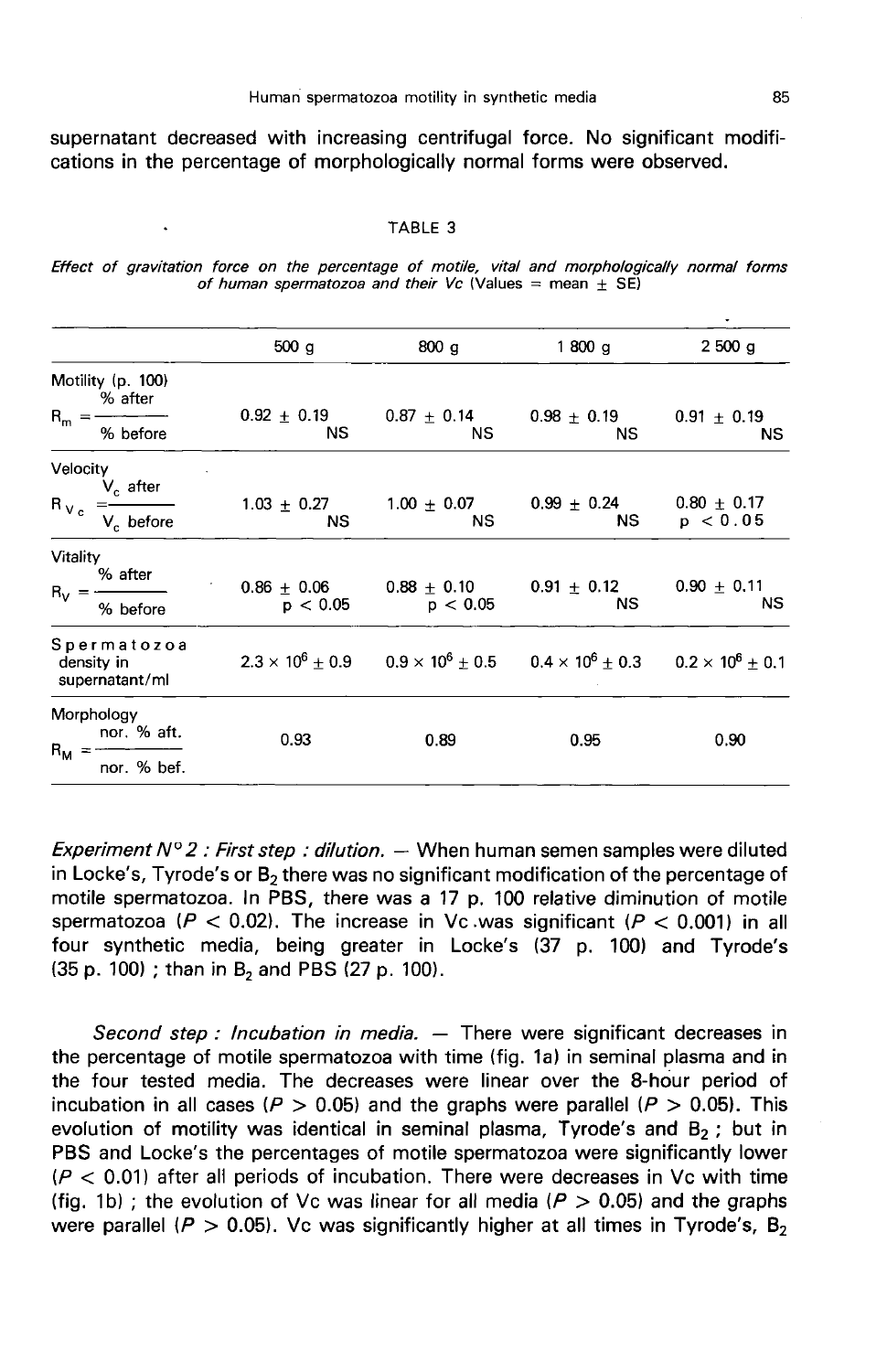



FIG. 1. - Human spermatozoa survival (20 °C) in seminal plasma  $\bullet$  $\nabla$ , PBS  $\blacksquare$  . Tyrode's solution  $\blacktriangle$  and  $B_2$  medium  $\Omega$  $\_\circ$ .

a) percentage of motile forms ; b)  $\forall c$  ; c) percentage of vital forms.

There was no modification in the vitality of spermatozoa during the period of incubation and there were no differences between the 5 media. Thus, such a difference in the evolution of motility and vitality might indicate that increasingly more spermatozoa, although vital, were immotile, probably due to the absence of essential substrates in the media.  $B<sub>2</sub>$  medium, which permits optimal preservation of motility, was added to spermatozoa suspended in PBS after 2 and 4 hrs of



FIG. 2.  $-$  Two examples of mobilization of immotile forms of human spermatozoa by the addition of  $B_2$  medium (- - ) after 2 or 4-hrs incubation in PBS  $--$  )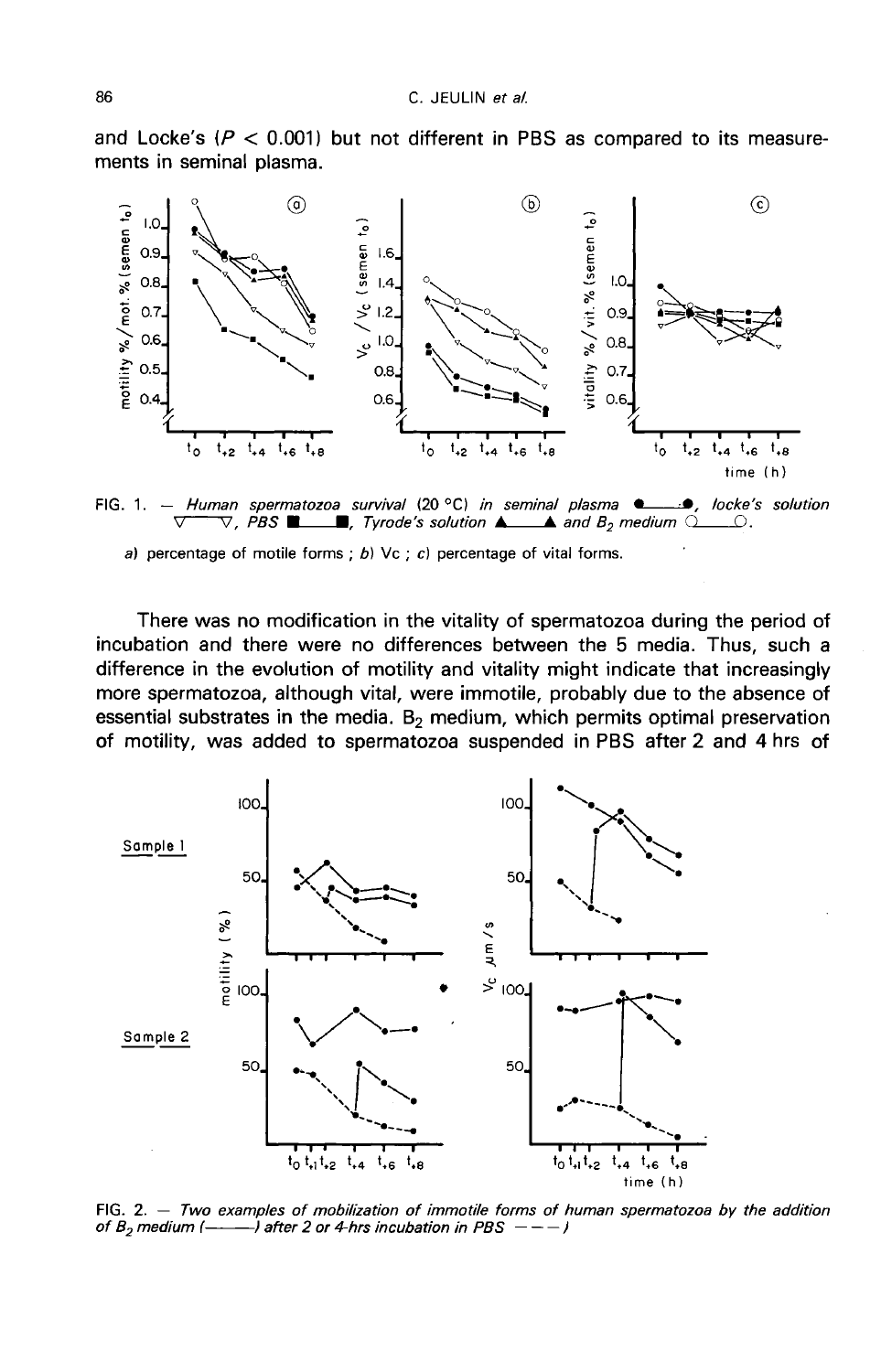incubation. In both cases, the percentages of motile spermatozoa and of Vc increased immediately and permanently (fig.  $2$ ), *i.e.* there was a « remobilization » of immotile spermatozoa.

Experiments  $N^{\circ}$  3 : The influence of temperature.  $-$  There was no modification in' the percentage of motility when spermatozoa were maintained for one hour at 4, 20 or 37 °C (fig. 3a). However, after 4 and 7 hrs, the percentage of motile spermatozoa was significantly lower for those kept at  $4^{\circ}$ C than for those maintained at 20 or 37 °C (P < 0.001). After incubation for 10 hrs at 4 °C only a very few spermatozoa were still moving and there was also a marked decrease in the motility of those kept at 37 °C ; the difference from the sample at 20 °C was significant ( $P < 0.001$ ). Vc was significantly increased after one hour of incubation in B<sub>2</sub> at 4, 20 or 37 °C ( $P < 0.001$ ), its value being greater at 37 °C than at 20 or 4 °C (37 °C vs 20 °C :  $P < 0.02$  ; 37 °C vs 4 °C :  $P < 0.001$ ). The decline of Vc with time was rapid at  $4^{\circ}$ C and the best temperature for maintaining velocity up to 10 hrs appeared to be 20  $\degree$ C. The decline in vitality was slow and regular with no significant differences between the three incubation temperatures.



FIG. 3. - Human spermatozoa survival in  $B_2$  medium at 4 °C (0), 20 °C ( $\blacktriangle$ ), 37 °C ( $\triangle$ ).

a) mean percentage of motile forms : b) mean  $\forall c$  ; c) mean percentage of vital forms (•) = values in seminal plasma at  $t_0$ .

## Discussion.

Whatever the purpose of studies on living spermatozoa, their different technical steps should have no or negligible influence on the spermatozoa. If changes are unavoidable, they should be specified and precisely evaluated. When human spermatozoa diluted in Tyrode's, are exposed to centrifugal forces of 500, 800, 1 800, 2 500  $\times$  g for periods of 10 min, almost all the spermatozoa are concentrated in the pellet which shows no significant changes in cell motility percentage, velocity or morphology. Small reductions in the percentage of vital cells were observed after centrifugation at 500 or 800  $\times$  g but surprisingly not after exposure to higher centrifugal forces. One hypothesis could be that at lower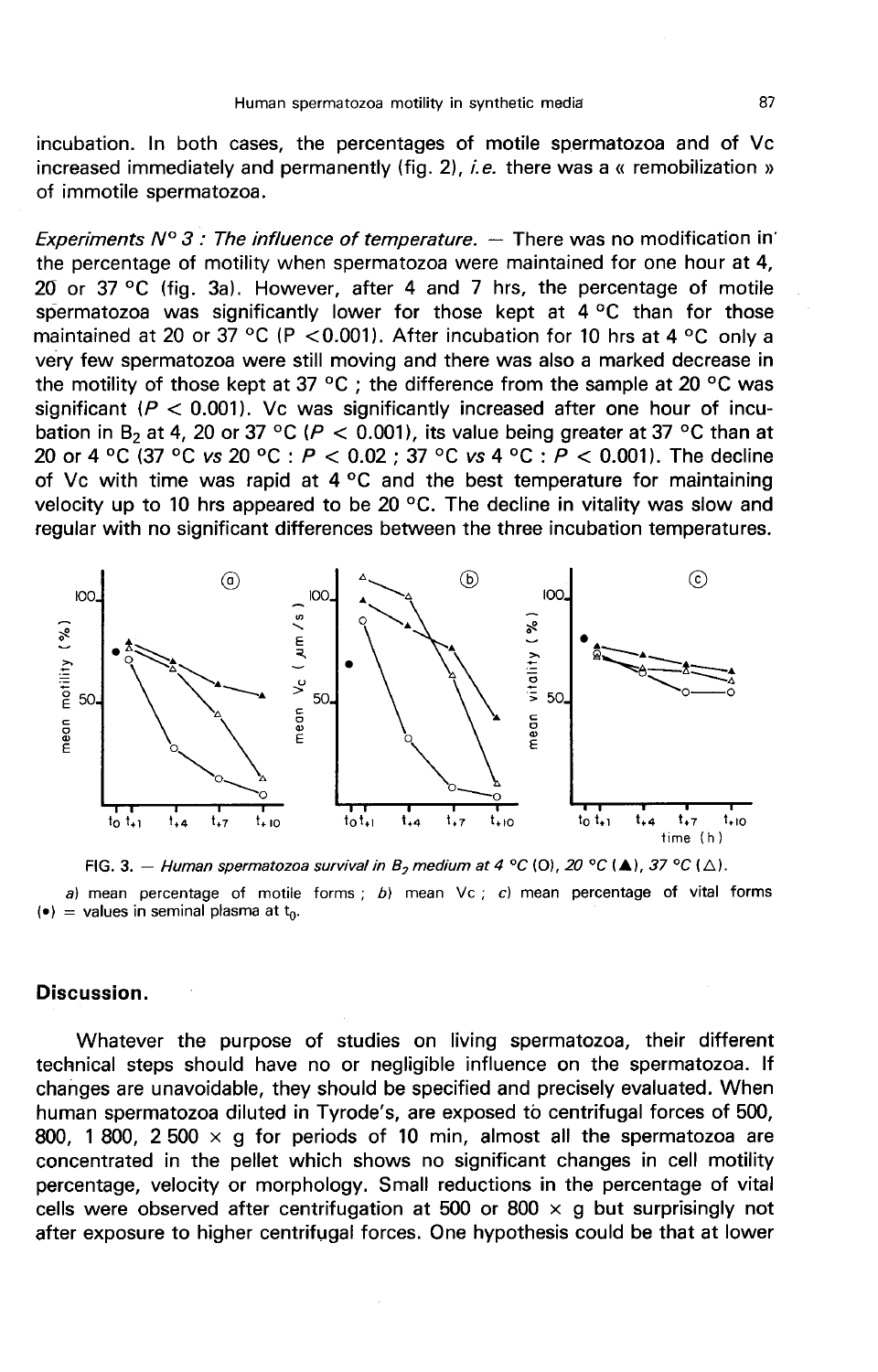#### C. JEULIN et al.

speeds, the dead spermatozoa, which have a higher specific gravity than live spermatozoa (Benedict et al., 1967), were pelleted, while some vital (and motile) cells remained in the supernatant. Another hypothesis is that the pellet is less compact when lower centrifugal forces are used, allowing motile spermatozoa to swim into the supernatant during the time between the end of centrifugation and pipetting of the supernatant. Two and 1.0 p. 100 of spermatozoa remained in suspension after centrifugation at 500 and 800  $\times$  g, respectively. Either  $1800 \times q$  or a longer period of centrifugation was necessary to obtain an optimum recovery of spermatozoa from suspension. The main problem encountered in the centrifugation of spermatozoa is to ensure a repeatably good sedimentation. The influence of seminal plasma viscosity probably explains the variations observed between different ejaculates. Such variations could be minimized by a previous dilution of the semen. Another presumable effect of decreased viscosity could be that a 1 : 1 dilution (PBS excepted) does not modify the percentage of motile spermatozoa but does increase their velocity.

There is a progressive and linear decline over several hours of the percentage and the velocity of motile human spermatozoa whether incubated in seminal plasma or in synthetic media. The rate of decline during the 8-hrs incubation in seminal plasma is similar to that previously observed (Makler et al., 1979), but since it is also identical in all media, this effect could be attributed directly to the spermatozoa, i.e. it would be an indication of spermatozoal senescence. However, the composition of a medium does influence the actual percentage and velocity of motile spermatozoa. Harvey (1960) found a smaller decrease in human sperm velocities when diluted in saline or glucose phosphate solution compared to seminal plasma, and Freund and Wiederman (1966) observed a slower decline in the percentage of motile spermatozoa in media containing calcium, magnesium and glucose. Lopata et al. (1976) found a good survival over 24 hours of migrated spermatozoa in a diluent having an electrolyte composition similar to that of tubal fluid and containing albumin. While Locke's, Tyrode's and  $B_2$  media contain glucose and calcium, Locke's, which induces a weaker stimulation of sperm velocity, has neither magnesium nor phosphate ions.

The beneficial influence of albumin on sperm motility has been demonstrated in the bull by Bredderman and Foote (1971) and in human spermatozoa by Lindholmer and Eliasson (1974). However, a statistically indistinguable stimulation of human sperm motility was obtained in the present study by Tyrode's solution which does not contain any albumin (fig. 1 a-b). B<sub>2</sub> medium, which has an electrolyte composition similar to bovine tubal fluid and contains albumin, was found to be the optimal medium for the survival and maintenance of motility in human spermatozoa in vitro.

A critical role of medium composition on sperm motility (probably acting via cell metabolism) is confirmed by the absence of any changes in vitality of the spermatozoa and the ability of immobile spermatozoa to « re-mobilize » when the necessary substrates (included in  $B_2$  medium) are added to the medium (fig. 2).

The choice of the incubation temperature is also important for the maintenance of sperm motility. After one hour there is no modification in the percentage of motile spermatozoa at any temperature, although the velocity is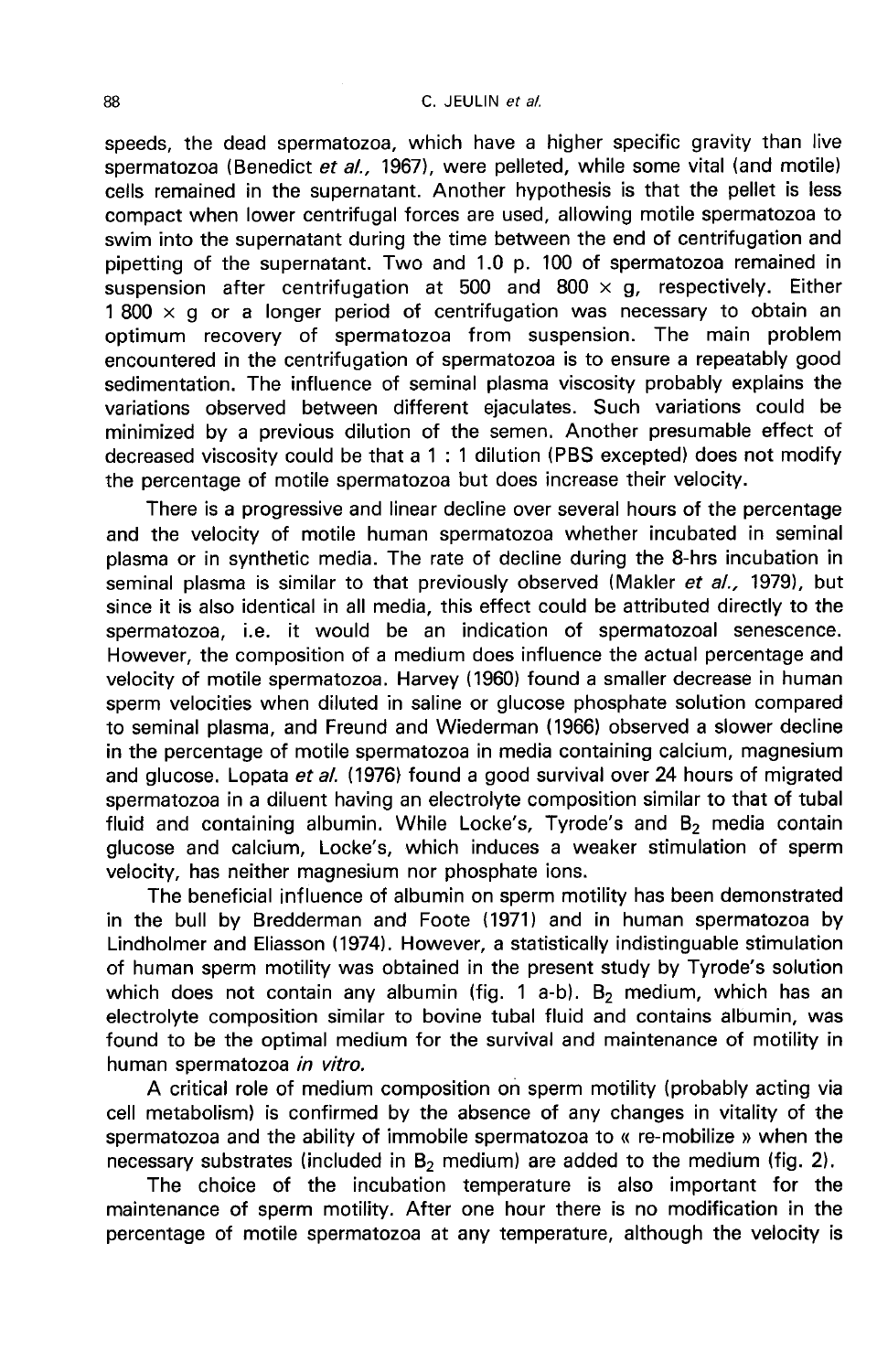temperature-dependent, as reported by Milligan et al. (1978). After 4 hrs, cooling from room to refrigerator temperature was found to be critical as previously shown for.human (Fredricsson and Kinnari, 1979) and bovine (Freund and Wiederman, 1966) spermatozoa, although at that time, there was no difference in percentage motility at 20 or 37 °C. After longer periods of incubation, motility was best maintained when spermatozoa were kept at 20 °C, as has been observed by many authors.

A possible role of bacterial growth on sperm survival has been reported by Appel and Evans (1978). Since  $B_2$  medium contains penicillin and streptomycin (see table 1), the higher velocities in the first hours at 37  $\,^{\circ}$ C, followed by a rapid drop later on, was more probably due to the exhaustion of metabolic substrates. Indeed, Hammerstedt et al. (1980) have shown that glucose consumption is multiplied 16-fold when incubation temperature is increased from 18 to 37 °C. Other factors such as exposure to light may also influence spermatozoal survival (Hamner and Williams, 1964).

For current practice a good motility can be maintained for several hours at room temperature when the spermatozoa are diluted in a suitable medium.

> Requ en mai 1981. Accepté en août 1981.

 $Acknowledgements. -$  The authors would like to thank Dr A. Spira for his statistical advice, Dr D. Mortimer for valuable discussions and assistance with the translation, and Mrs D. Blanquart for typing the manuscript.

Résumé. L'influence de différentes conditions d'incubation in vitro et de différents milieux synthétiques sur la mobilité des spermatozoïdes humains a été testée. Le pourcentage de formes mobiles et la vitesse des spermatozoïdes ont été mesurés objectivement par vélocimétrie laser doppler. La vitalité a été déterminée par coloration fluorescente.

La centrifugation du sperme (dilué 1 : 1 avec du Tyrode) à 500, 800, 1 800 et 2 500  $\times$  g a permis une sédimentation presque complète des spermatozoïdes. Après resuspension du culot dans une solution de Tyrode, la mobilité des spermatozoïdes n'a pas été significativement modifiée par rapport à celle mesurée dans le liquide séminal.

Le pourcentage de spermatozoïdes mobiles (mesuré à 37 °C) remis en suspension pendant 8 h à 20 °C dans le Tyrode et le milieu  $B_2$  a évolué de la même façon que dans le liquide séminal. Par contre, dans le Locke et le PBS, le pourcentage de spermatozoïdes mobiles a été significativement plus faible que dans le liquide séminal. La vitesse instantanée modale des spermatozoïdes (V<sub>c</sub>) (mesurée à 37 °C) remis en suspension<br>pendant 8 h à 20 °C dans le Locke, le Tyrode et le milieu B<sub>2</sub> a augmenté significativement par rapport à celle des spermatozoïdes remis en suspension dans le liquide séminal. Dans le PBS les spermatozoïdes ont une vitesse plus faible que dans le liquide séminal, mais la différence n'est pas significative. Cependant les taux de décroissance des pourcentages de spermatozoïdes mobiles et de leurs vitesses sont semblables quels que soient les quatre milieux synthétiques ou le plasma séminal.

Aucune modification significative de la vitalité n'a été observée quel que soit le milieu utilisé pendant une période d'incubation de 8 h à 20 °C.

Lorsque les spermatozoïdes ont été incubées à 37 °C, le pourcentage de formes mobiles et leur vitesse dont diminué rapidement après 4 h d'incubation. Les spermatozoïdes soumis à une température de 4 °C pendant 1 h n'ont pas subi de diminution significative de leur mobilité ; par contre une exposition prolongée à 4 °C a réduit considérablement le pourcentage de formes mobiles et leur vitesse.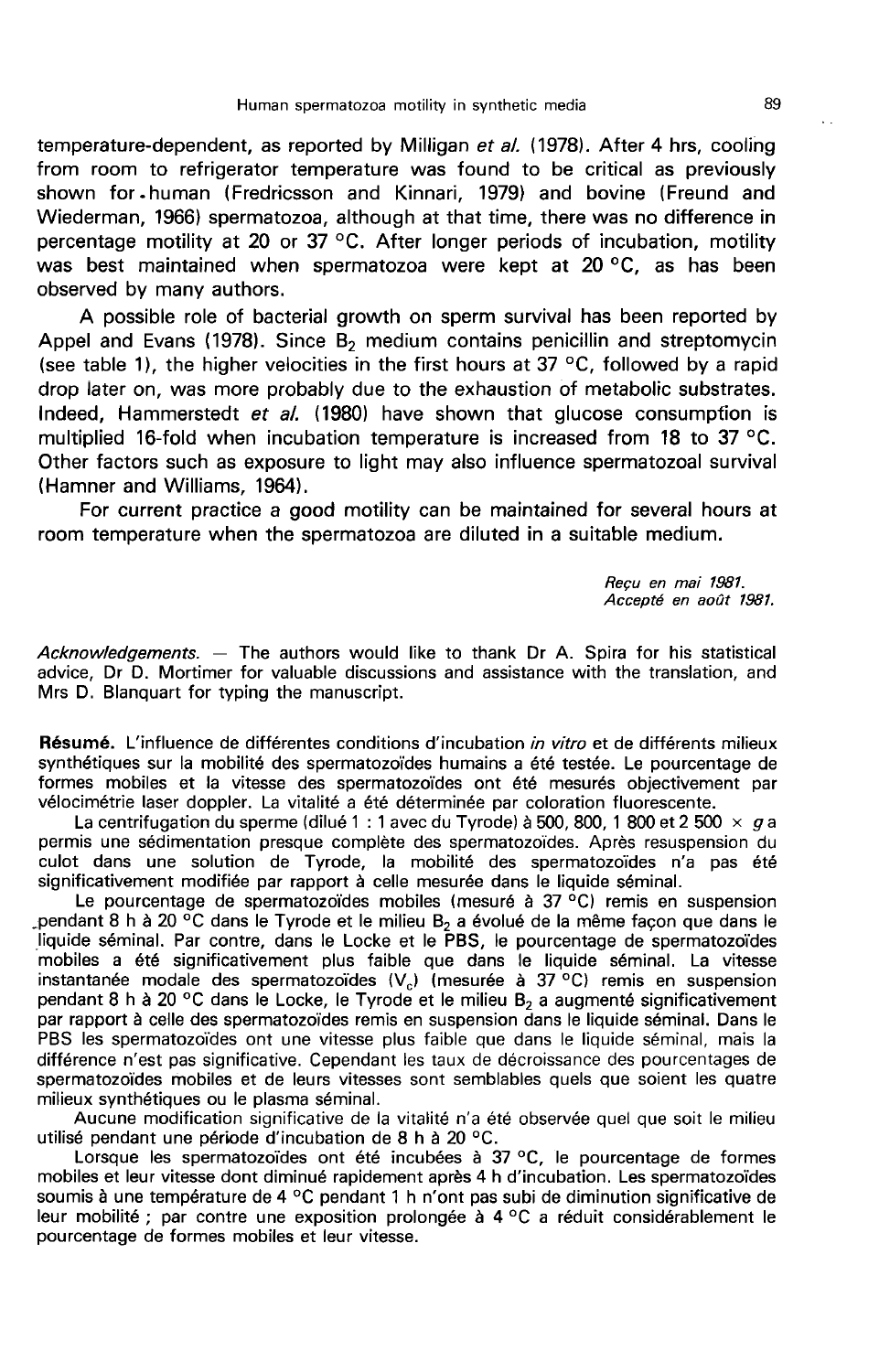La décroissance de la vitalité est lente et uniforme au cours des incubations à 4, 20, 37 °C pendant 10 h. La meilleure vitalité a été observée à 20 °C et la moins bonne à  $4^{\circ}$  C. cependant les différences n'ont pas été significatives quelles que soient la température et la durée d'incubation.

### **References**

ALLOUCH P., 1980. Viscosity measurements of human semen (personal communication).<br>APPEL R. A., EVANS P. R., 1978. The effect of temperature on sperm motility II. Is bacterial growth a factor ? Fertil. Steril., 30, 436-438.

BENEDICT R. C., SCHUMAKER V. N., DAVIES R. E., 1967. The buoyant density of bovine and rabbit spermatozoa. J. Reprod. Fert., 13, 237-249.

BREDDERMAN P. J., FOOTE R. H., 1971. Factors stabilizing bull sperm cell volume and prolonging motility at high dilution, Exp. Cell Res., 66, 458-464.

DAVID G., BISSON J. P., CZYGLICK F., JOUANNET P., GERNIGON C., 1975. Anomalies morphologiques du spermatozoïde humain. I. Propositions pour un système de classification. J. Gyn. Obstr. Biol. Repr., 4, suppl. 1, 17-36.

DUBOIS M., JOUANNET P., BERGE P., VOLOCHINE B., SERRES C., DAVID G., 1975. M6thode et appareillage de mesure objective de la mobilité des spermatozoïdes humains. Ann. Phys. Biol. M6d., 9, 19-41.

ELIASSON R., 1977. Semen analysis and laboratory workup, 169-188. In COCKETT A. T. K.,<br>URRY R. L., *Male infertility, workup, treatment and research,* Grune & Stratton, New York.<br>FESTENSTEIN H., HALIM K., ARNAIZ-VILLENA A.

11-16. In COHEN J., HENDRY W. E., Spermatozoa, antibodies and infertility, Blackwell Sci. Pubi., London.

FREDRICSSON B., KINNARI S., 1979. Vitality and morphology of human spermatozoa studies on the resistance to storage and centrifugation and on the removal of dead spermatozoa. Andrologia, 11, 135-141.

FREUND M., WIEDERMAN J., 1966. Factors affecting the dilution freezing and storage of human semen. *J. Reprod. Fert.*, **11**, 1-17.

HAMMERSTEDT R. H., HAY S. R., 1980. Effect of incubation temperature on motility and cAMP content of bovine sperm. Arch. Biochem. Biophys., 199, 427-437.

HAMNER C. E., WILLIAMS W. L., 1964. The effect of light on the respiration of spermatozoa. Biochem. biophys. Res. Commun., 5, 316-320.

HARVEY C., 1960. The speed of human spermatozoa and the effect on it of various diluents, with some preliminary observations on clinical material. J. Reprod. Fert., 1, 84-95.

KANWAR K. C., YANAGIMACHI R., LOPATA A., 1979. Effects of human seminal plasma on fertilizing capacity of human spermatozoa. Fertil. Steril., 31, 321-327.

LAPLANCHE A., 1978. Variabilité intra-individuelle du sperme humain pour la numération, le volume total et le nombre total de spermatozoides. R61e du delai de continence. M6m. D.E.R.B.H., Unite Rech. Statit. INSERM 94800 Villejuif-France.

LINDHOLMER C., ELIASSON R., 1974. The effects of albumin, magnesium and zinc on human sperm survival in different fractions of split ejaculate. Fertil. Steril., 25, 424-430.

LOPATA A., PATULLO M. J., CHANG A., JAMES B., 1976. A method for collecting motile spermatozoa from human semen. Fertil. Steril., 27, 677-684.

LOPATA A., BROWN J. B., LEETON J. F., TALBOT J. M., WOOD C., 1978. In vitro fertilization of preovulatory ovocytes and embryo transfer in infertile patients treated with clomiphene and human chorionic gonadotropin. Fertil. Steril., 30, 27-35.

MAKLER A., ZAIDISE I., PALDI E., BRANDES J. M., 1979. Factors affecting sperm motility. 1. In vitro change in motility with time after ejaculation. Fertil. Steril., 31, 147-154.

MENEZO Y., 1976. Milieu synth6tique pour la survie et la maturation des gametes et pour la culture de l'œuf fécondé. C. R. Acad. Sci. Paris, Sér. D., 282, 1967-1970.